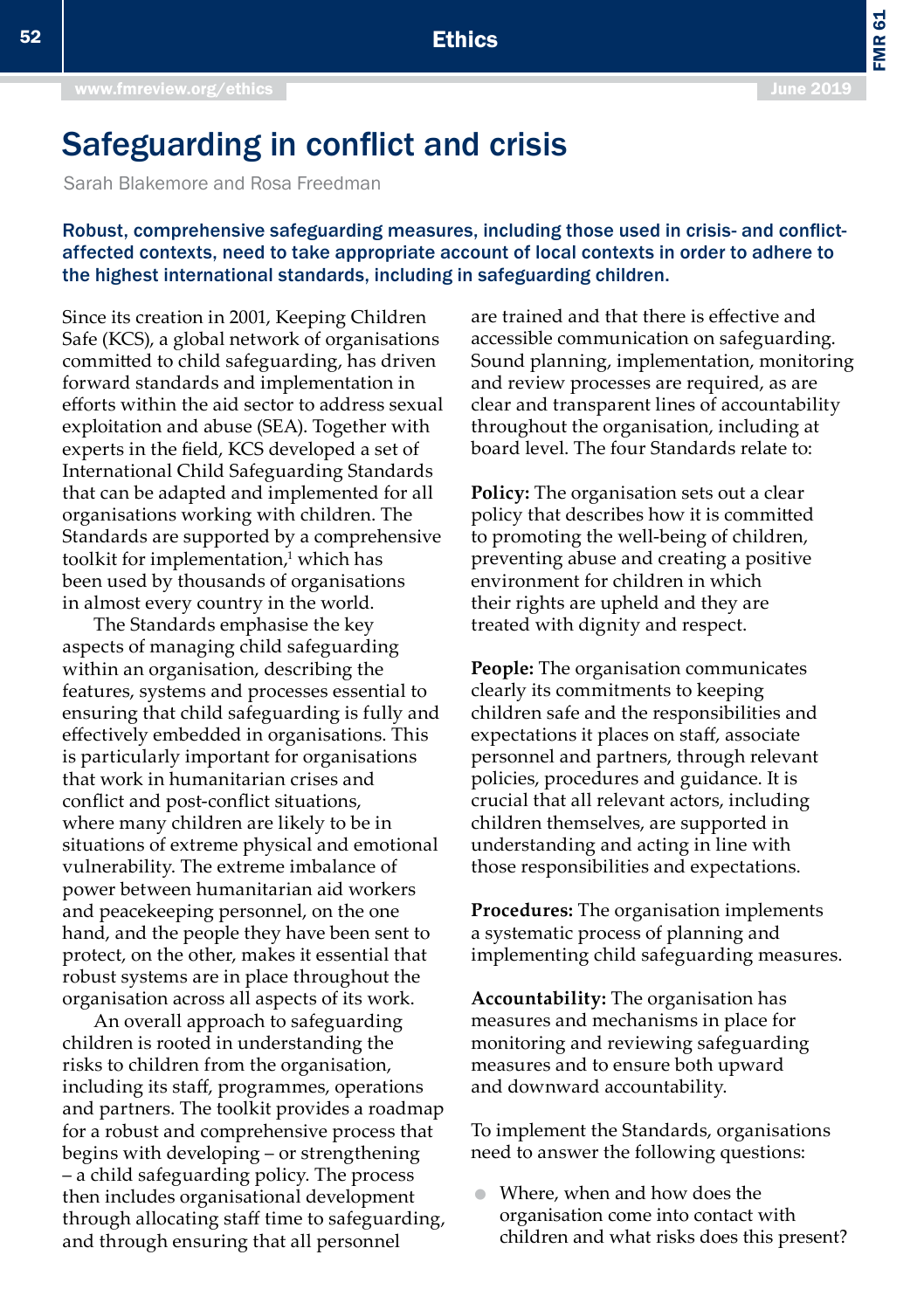FMR 61

- What policies and procedures are needed to prevent harm and to respond to concerns appropriately?
- Who is the appropriate designated person/s to act as the focal point to receive and manage any safeguarding concerns and to handle subsequent investigation?
- What safeguarding induction and training are needed to ensure staff know what the organisation expects of them and what to do if they have a concern?
- Is there a clear code of conduct so that all staff understand their professional boundaries when working with children and what is and is not acceptable behaviour?
- **How can we recruit safely?**

When fully implemented, child safeguarding measures offer a set of practical tools for tackling a culture of impunity around child abuse. Children are safer because, when the Standards are properly implemented, every individual within an organisation receives clear instructions on their obligation to act to prevent and report abuse and the sanctions they will face if they fail to comply. The existence and implementation of the Standards act as a powerful deterrent to abusers before they even apply for a job, and they ensure that organisations in positions of trust are held to account.

### **Conflict and crisis zones**

A key problem within conflict and crisis settings is that laws, policies and practices operate at different scale, including at the international, regional and local levels.<sup>2</sup> This means that humanitarian organisations operating in these contexts require knowledge and understanding of the (often overlapping or, indeed, contradictory) range of laws, policies and contexts that apply. This is particularly difficult when organisations have to enter an emergency setting quickly, or when rule of law has broken down. In these most fragile settings the opportunity to

commit harm with impunity is significantly higher than in other contexts.

Ethics

One of the principal reasons that KCS and the University of Reading have focused on this area over recent years is because so few effective solutions have been proposed (let alone designed or implemented) to address the causes and consequences of SEA in those fragile settings. We have therefore adapted the International Child Safeguarding Standards and Toolkit to provide robust, evidence-based solutions through a victimcentred approach which foregrounds human rights and human experiences.<sup>3</sup>

Initially our work focused on peacekeeping operations, and the need to implement child safeguarding with international organisations, troopcontributing countries and peacekeeping training centres, and among other actors involved with peacekeeping and peacebuilding in conflict and post-conflict societies. Working with these actors, we developed a toolkit to assess each organisation and its strengths and weaknesses, carried out a comprehensive mapping of laws and practice on safeguarding in the countries in which the organisation operates, and then produced and implemented safeguarding measures that take into account national laws, institutional policies, and contextspecific laws and policies. For example, our work with national armed forces in key troop-contributing countries incorporates the policies of the international organisations to which they contribute peacekeepers, their domestic and military laws, and the local laws of the countries to which they are deployed. Organisations must be prepared and know how to take action locally when concerns arise; they will therefore need to have information on local services and to identify authorities to whom to report and local organisations which can provide support.

These context-specific child safeguarding measures are then integrated into an organisation's systems and processes in a way that takes account of different country and local contexts. For example, although definitions of 'child' and 'child abuse' may differ according to national